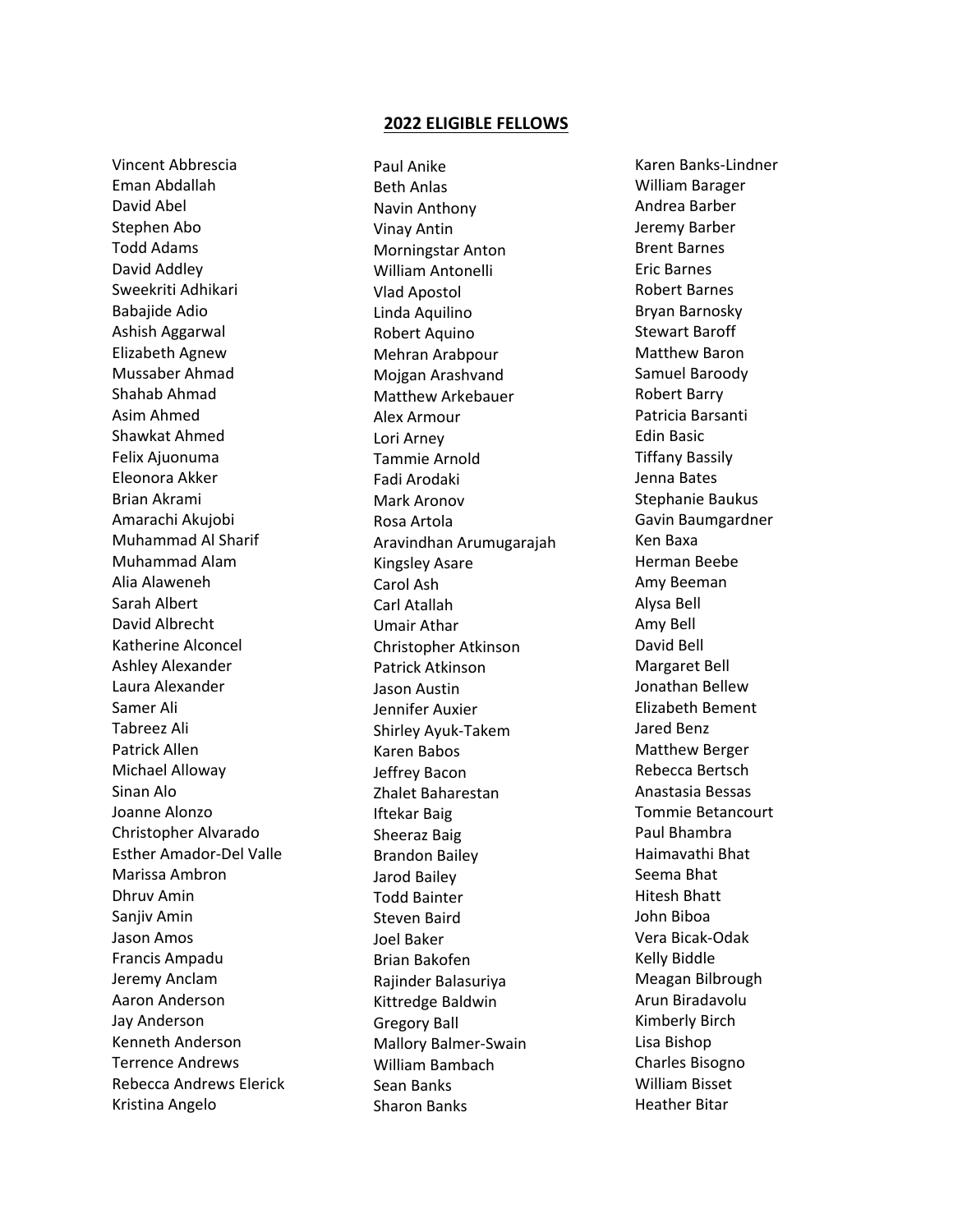Joel Blackburn Peter Blackstone Kirk Blais Rachel Blanchard Brian Blatt Jill Blickley Kamala Boast Yvonne Bodemann Jonathan Bodine Laura Boggs Aaron Bohrer Martin Bolinger Amy Bolmer Edward Bongiorno Michael Borbely Andrew Boulos Daniel Bow Kathryn Bower Conrad Braaten Christopher Brackshaw Tonda Bradshaw Misty Branam Scott Branch Daniel Brancheau Kimberly Brandstetter Kenneth Brandt Jeffrey Brasky Kristin Bredin Edward Brennan Andrew Briglia Joseph Briskie Daniel Brody Steven Brooks Anthony Brown Bartley Brown Kevin Brown Nicholas Brown Aliya Browne Kindra Browning Richard Brue Bianca Brunelli Mark Bruno Sally Bruns Robert Brus Sharla Bryan Marian Bryce Justin Buchholz Dennis Buck

Christopher Buckles Arnaldo Buckley Alexander Bules Peter Bulik Marci Bultemeier John Bump Daniel Burlon Gerard Burns Joseph Burtch Anne Burton Joyce Burton Rebecca Burton Francesca Buskulic Zachri Buzzinotti Christopher Byrd David Byun Joanne Calabrese Lisa Caltabiano Joseph Calvert Aaron Campbell Amanda Campbell Kelly Campbell Roddy Canosa Michael Cantor Tu Cao Ariel Caplan Brett Carestia Tommy Carman John Carney Stephen Carp Tonya Carr Heather Carroll Vincent Carsillo Amber Casey Bruce Cassidy Carlo Castillo Jennifer Castilloux Sue Castleman H. Kennedy Cathcart Andrew Cha Darshana Chadda Larry Chan Ravi Chandrasekaran Basil Chang Brian Chang Jeffrey Chang Richard Chang Semira Charboneau

Tricia Charles -Cowan Amir Chaudhari Sudipta Chaudhuri Salmann Chaudry Christine Chelladurai Jerry Chellini Ellen Chelnitsky Brian Chen Li -Chien Chen Naili Chen Wei Chen Jennifer Cheng Jennifer Chiesa Danielle Chimento Leo Choe Peter Chong Danny Choy Gretchen Christian Justin Chronister Anthony Chuang Amy Chung Annise Chung Vincent Ciampa Joseph Cihlar Timothy Clark Tyler Clark Jermaine Clarke Megan Clarkin Kevin Clayton Danielle Clemmer Justin Cochrane Denise Cohen Steven Cohen Maria Cole Steven Coleman Dale Coller Ben Collins Matthew Comstock Danielle Conahan Erin Concannon -Fink Weston Connelly Louise Convery Romi Coolidge Christopher Coons Kristine Cooper Elena Coppola Joseph Coppola Brian Corbally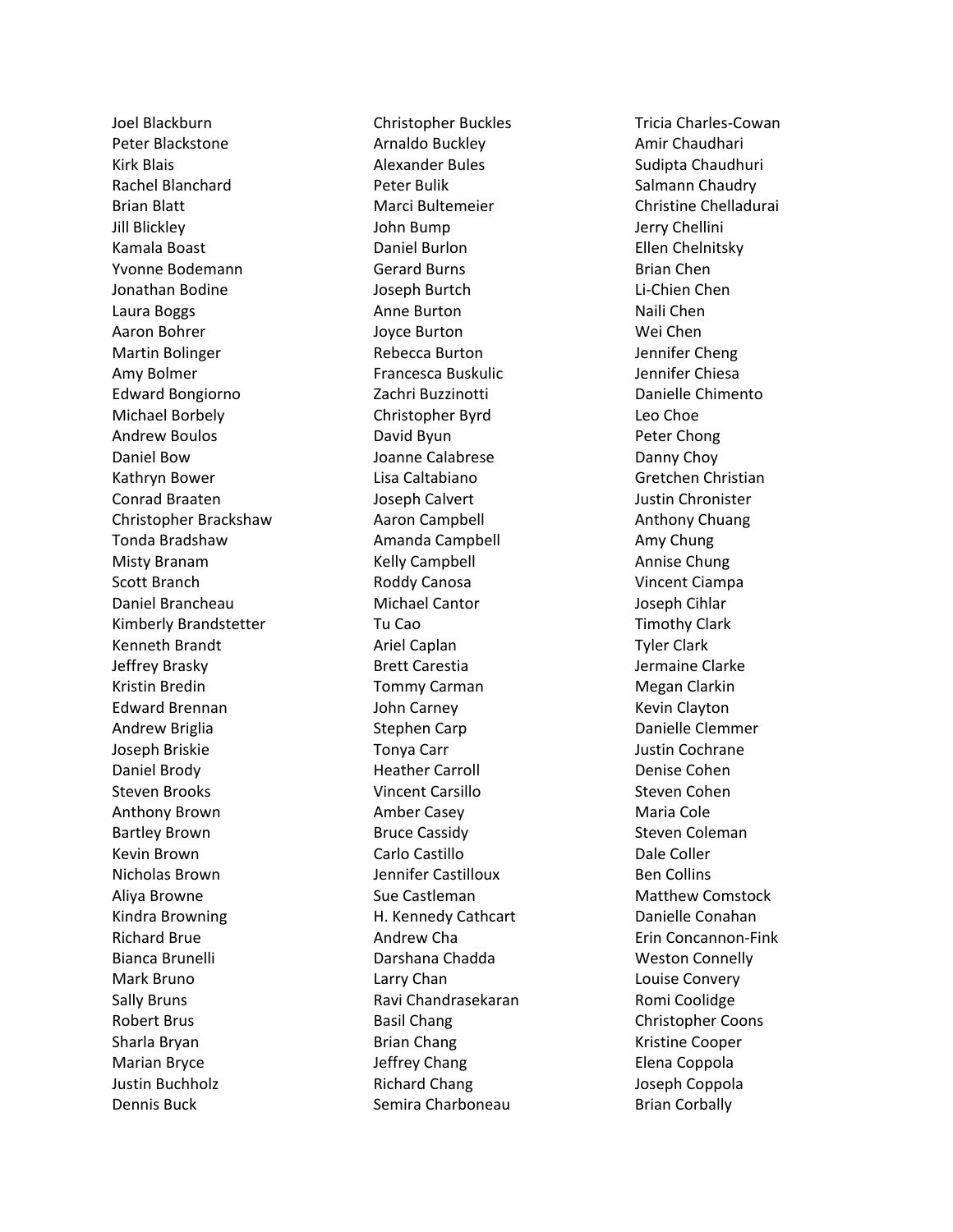Damian Cornacchia Jennifer Cory Sandra Cosklo Timothy Coss James Covalesky William Cove Kelly Covell Paul Cowen Nicole Cowley Gregory Cox Jeremy Cox Robert Crake Joseph Crawford Kelly Crawford Woodson Crenshaw Jack Cribb Carolyn Crispell Justin Crivelli Christopher Crocker Charles Cronin Christopher Crowe Dana Cruz David Cullen Kevin Cullen Richard Cunanan Stanley Czajkowski Christopher D'Haem John Dahdah Christopher Dalinkus Hasib Danai Raymond Daniels Soumitra Datta Jacqueline David Bryan Davis Tian Davis David Dawson Matthew Day Terry Day Katherine de la Peña Marco De Santis Mark Dean Dominic DeAngelo Michael Debo Roy Deel Charles Defendorf Gregory Deines James Delgadillo Candice Delk

Andrea DellaValle Samuel Delmauro Melanie DeMattei Harit Desai Ketan Desai Diana Devera Mitchell Devlin Evangelos Diamantakos Rodney Diehl James Diener Jeanette Dilan-Koetje Andrea Dinning Dustin Dinning Jay Dinovitser Michael DiRusso Stephen Dixon Kenneth Dizon Steven Do Donita Dobson Santosh Doddamane Lindsey Dodson Cheryl Dopke Bryan Dorf Scott Dorfner Brendan Doucette John Dowd James Dowling Abigail Doyle Peter Drennan Peter Drummond Christopher Dubay Carla Dudash-Mion Charles Duncan Clinton Dunkle Stephanie Dunlap Kevin Dunsmoor Samanda Durand Nadire Dzhalturova Jozef Dzurilla Adam Earhart Tara Eastin Kurt Ebrahim Jarrod Eddy Daniel Edelman Judith Edge Tara Eding Jeffrey Edmunds Charles Edwards

Christopher Edwards Michelle Ellern Lawrence Elliott Ronald Emmi Christopher Epling Edward Erbter Katerina Erokhina Maria Sandra Escandor Scot Eskestrand Navid Estharabadi Joe Etter David Evans Larry Evans Matthew Evans Gregory Evers Joshua Ezell Brian Facione Joanna Failor Margaret Fairhurst Faisal Fakih Ansley Falcon Melissa Falcon Kevin Falk Matthew Fallstick Farhad Farokhi Fazal Faroqui James Farrell Teresa Farrington Lindsey Feldman Ira Fenton Edward Ferman Ann Fernandez Vladimir Ferrer Bryan Ferroni Robert Ficula Brian Fields Robert Fields Astrid Figueroa Diana Figueroa Christopher Fink Kim Finlay-Tozzi Amanda Finney Valena Fiscus Erin Fish Bret Fisher Marcy Fitz-Randolph Jennifer Fitzgerald Tristan Flack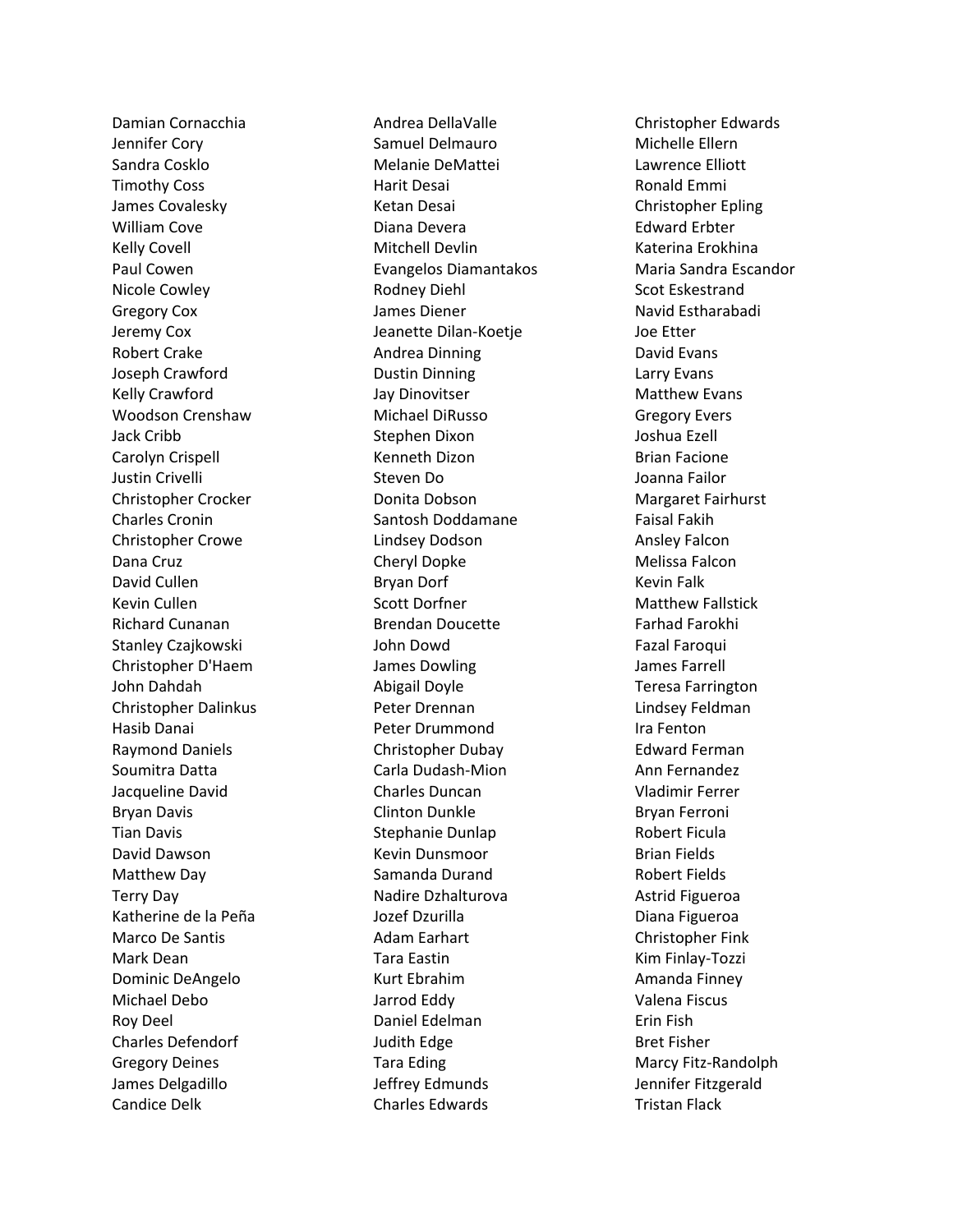Anthony Flaim Michael Flaim Anthony Flarey William Flatley Laurel Flores Robert Flowers David Folkmier Michael Fomby Jason Foreman Scott Forman Kevin Formes Joseph Forte Amy Fowler Richard Fox Gary Francis Maria Francis Heather Franke Peter Frechie Chad Friend James Froncek Vanessa Frost Elizabeth Fung Stephen Funkhouser Kevin Furlong Ashley Gabbard Valpersia Gainers Yvonne Galella Brian Galler William Gallimore Allison Galloway J. Andre Garabedian Ryan Garbalosa Joshua Garber Jared Gardner Jennifer Gardner Cory Garten Maral Gazarian Scott Gebhardt Aman Gebre -egziabher Michael Gerardo Amir Gerges Kevin Gershuny Raymond Geyer Babak Ghadishah Alan Ghaly Sara Ghazi Farooq Ghouri George Ghuneim

Raffi Ghurabi Dana Giarrizzi Gregory Gibson Sidney Gilbert Harvinder Gill Kristi Gillette Gary Giordano Christian Glaser Cliff Glasser Robert Gleffe Sarah Glover James Godard John Godfrey Willis Godin Peter Goebel Felicia Gonzalez Kathleen Gordon Randy Gould Geoffrey Graham Matthew Graham Brian Gray Eric Greenberg Eugenia Greenberg Lawrence Greenberg Lowell Greer Jarett Gregory Mark Grenquist John Greving Matthew Griffin Marley Griffin Fagg Kimberly Grill Eric Groen Mitchell Grohowski Nicole Grube Gregory Grunwald Ronald Gruzin Jordan Gularek Sarah Gunther Catherine Gursky Michael Guzman John Haapaniemi Frances Haas Ann Hackfort Ziv Haims Lutfiyah Haji Fatima Hakkak Richard Hale Jonathan Hall

Toni Hall Caroline Halperin Ira Halperin Ryan Hamby Kenneth Hammerman Katie Hammond David Hanes Terence Hankins Danielle Hansen Teresa Hardesty Larry Harman Stuart Harris Kevin Harrison Justin Hartman Ali Hashmi Rasheed Hassan Salima Hassanali Gammal Hassanien Ki Hassler Gabriel Hays Andrew Hayslett Linda Hayslett Xu He Yan Lin He Jennifer Heaberlin James Heddleson Patrick Heenan Kelly Heidle Meryl Held Jared Helms Brian Helmstetter Jesse Helton Timothy Hembree Jill Hemmelgarn Carrie Hempel -Sanderoff Glen Henbest Joseph Henderson Jocelyn Hendricks Martin Hendrickson Mary Hendrickson -Quirk Karen Henrichsen Amanda Henry Carlton Herald Joseph Herchelroath Grace Hercl Baron Herford Luis Hernandez Marc Herschelman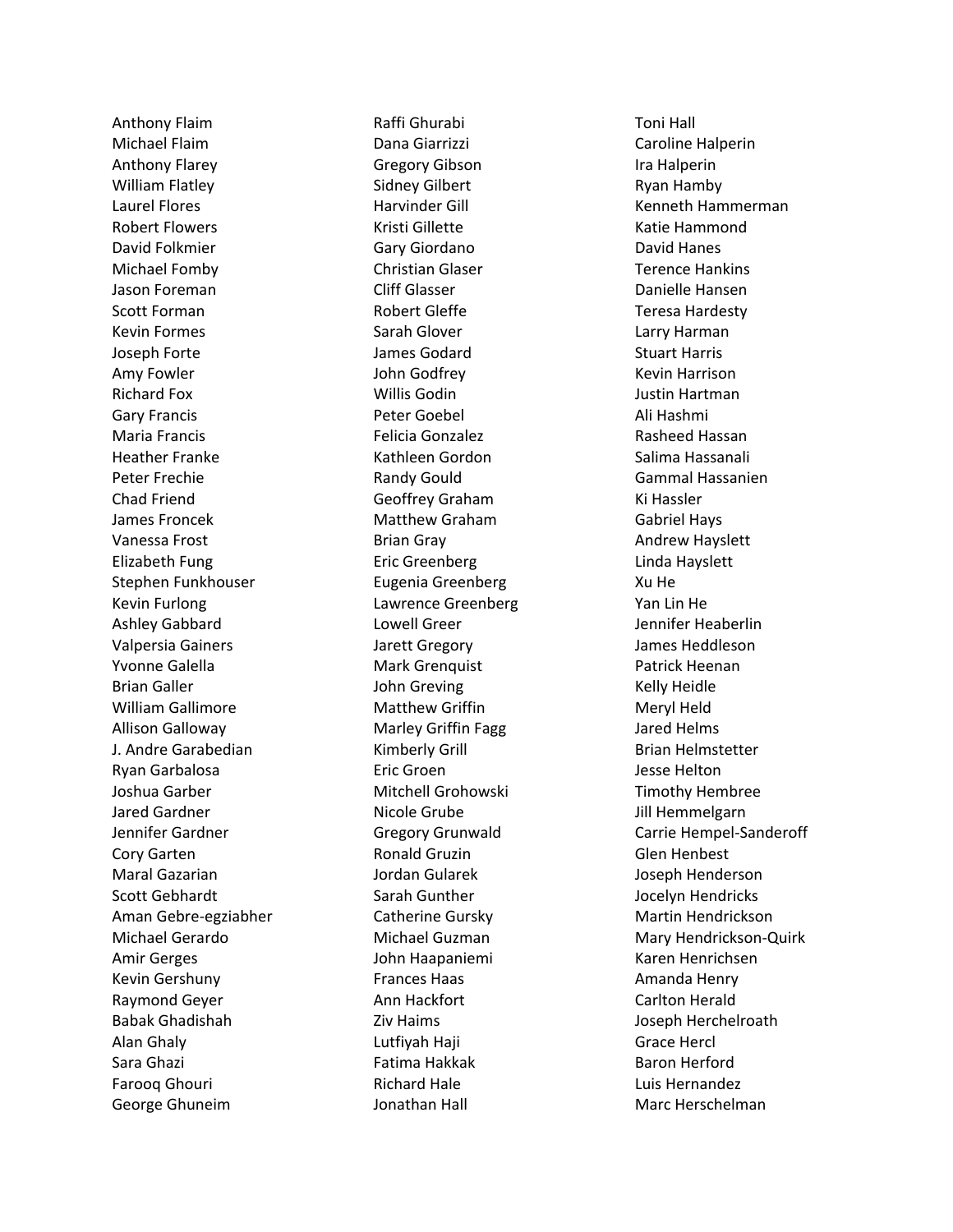R. Brian Hightower Kathryn Hinderer Francis Hinsberg Elizabeth Hirni Ramey Hito Anh Hoang Katherine Hodge Nicholas Hoeve Stephen Hoey Ryan Hoff William Hofmann Rachel Hogan Donna Hogue Reed Holland Nathan Holmes Carol Holobinko Susan Holstine William Hood Michael Hooker Joseph Hope Daniel Hopkins Jennifer Hoppe-Hoffmann Connie Horne Michael Horwitz William Hoskinson Kevin Hough Troy Hounshell Chung-Wei Hsu Jeffrey Hsu Charlie Huang Scott Huffaker Thomas Hughes Perri Huitt Billy Hukill Kimberly Hull Jonathan Humberd Enos Humbles Tracy Hume Rachel Hunter Amy Hurlburt Charles Husson Dawn Hutchison Kovin Huynh Yoo Joo Hwang David Hykes Annie Hyon Vivian Iaderosa Starr Michael Ianniello

Crystal Imperato Julianne Imseis-Losh Shawn Ingles Homayon Iraninezhad John Ireton Thomas Irwin Despina Isihos Nabil Itani Gene Iucci Matthew Jackson Rodger Jackson Fredric Jaffe Ahsan Jafir Adityanant Jain-Perkins Todd James Adnan Jamil Jano Janoyan James Jarrett Allan Jeffery Cynthia Jensen Joseph Jeppson Leo Jesion Inga Johannesson Ryan Johnston Jacob Jones John Jones Van Jones Timothy Jordan Ader Joseph Natasha Joshi Daniel Jurich Jorieth Jurich Sumona Kabir Maciej Kaczanowski Joseph Kaiser Michael Kalata Lorenc Kalaveshi Jacob Kalliath Stacie Kamada Brian Kanatzar Stephanie Kang Leif Kanooth Trudy Kantra Barnett Kantz Matthew Kaplan Nitin Kapoor Mark Karabajakian Stavros Karatsoridis

Leila Karimpoor Catherine Karl Arash Karnama Emmanuel Katsaros Jamie Kauffman Brendan Kavanaugh Jeanette Kelley Bryan Kelly Jennifer Kelly Daniel Kennedy Ronald Kennett Natalie Kent Mary Kenworthy Lisa Kernic Melissa Kershaw Santa Kerzuma Anuradha Kesari Saima Khalid Javaid Khan Puneet Khandelwal Jennifer Khelil Nashwa Khogali-Jakary Farhoud Khosravi Helen Khusid Jeffrey Kiel Dae Hwan Kim Yoon Kim Tamila Kindwall-Keller Mary King Jessica King-Dylewski Carla Kingsley Edward Kirsch Mary Kisswany Heather Klatt Mark Kleman Judith Kloeffler-Howze Mark Klucka Kelsey Knaack Steven Knapik Frank Knechtl Michael Knolle Kenneth Knowles Rachel Koch Robert Koch Avery Kong Nathan Kopek Thomas Kopinski Brendan Korpanty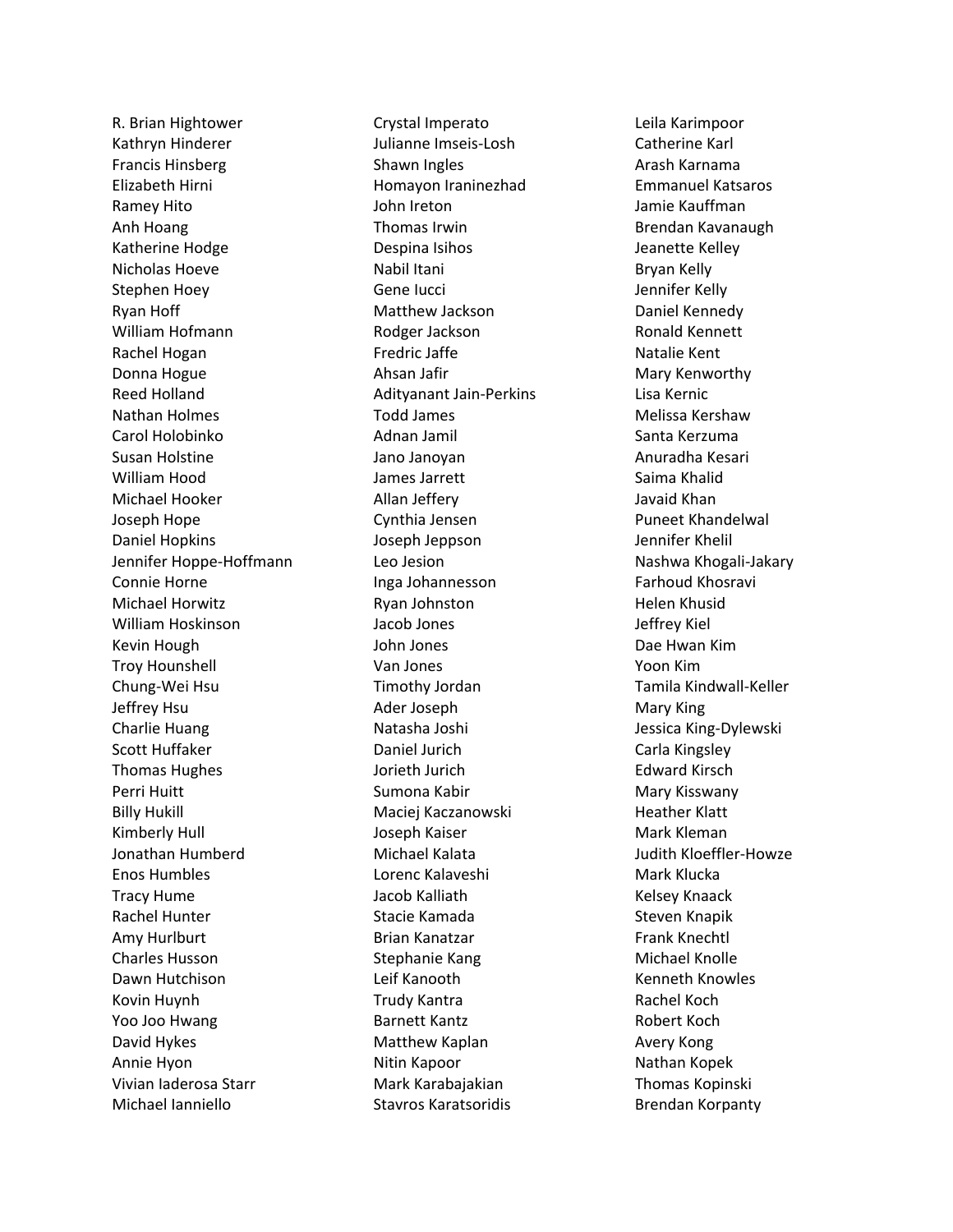Linda Lu Kosal Peter Kouvatsos Matthew Kramp Nathaniel Krogel Whitney Krolikowski Marc Kubas Justin Kucinski Melissa Kuehl David Kugler Irene Kuizon Ami Kulkarni Ruchi Kumar -Willig Sherry Kuo Allan Kurtz Jason Kurtz Kevin Kwolek Heather LaClair Angele LaFleur Parshawn Lahiji Rhonda Lahue -Mordy Jason Lakatos Baqir Lakhani Michael LaMonto Alfonso Lamorte Russell Lampen Athena Lan Grant Lange Ashley Langston Christina Lannom Joel Lattin Victorija Laucius Michael Lauto Stephen Lazar Ben Lazarus My Anh Le Paul Le Phuong Le Quang Le Tinh Le Lawrence Leader Georgia Leake Robert Ledbetter Denise Lee Jeffrey Lee Tony Lee Corinne Lee -Guzman Victoria Leigh Fabian Lemp

Christopher Leon Joseph Lessard Sheren Leung Michael Leveille Lori Levine Matthew Levy Qian Li Kymberly Life Nicholas Ligato Meredith Lindner John Lindsay Molly Litvin James Liu Jennifer Lizcano Gregory Loewen Jessica Lofgren Karng Log David Lohin Caleb Long Lindsey Longfellow Roberto Lopez Patricia LoRusso Richard Lovy Jed Lowe Deborah Lozito Maria Lumapas Alejandro Luna Drew Lupton Robert Lustig Matthew Lute Thomas Lutz Gladys Macagba Christopher Mackey Margaret MacMillan Timothy Macon Birrilla Maddox Gevork Maissian James Majdic Matthew Majzun Hassan Makki Nicholas Maksim David Maletzky Natalie Mang Christopher Manhart Molly Maniscalco Matthew Mannini Eugene Manuel Jared March

Tedd March Diane Marchesani James Marcin Kyle Marcotte Robert Marcotte Edward Markman Nathan Markwart Barry Marolt Rajeev Marreddy Elise Marshall Jeffrey Martindale Gregory Martinek Luis Martinez Rachel Masel -Miller Michael Masny Farbod Masrour Rachel Mast Michael Matrale Kristen Maurice Deborah May Justin May Glea Mazzuca Heather McArthur Ashley McBrearty -Hindson William McCadie Dan McCance Joseph McCausland Katherine McClanahan Mindy McComb Kevin McCormick Eugene McCoskey Jay McDougal William McGrade Allen McGrew John McGuinness George McKay Thomas McKnight Kendall McMillin Richard McNeilly Kyle McWhirter Lucas Meadors Jay Mehta Shital Mehta Ryan Melvin Joel Mensing Camelia Merati David Merrill Daniel Merson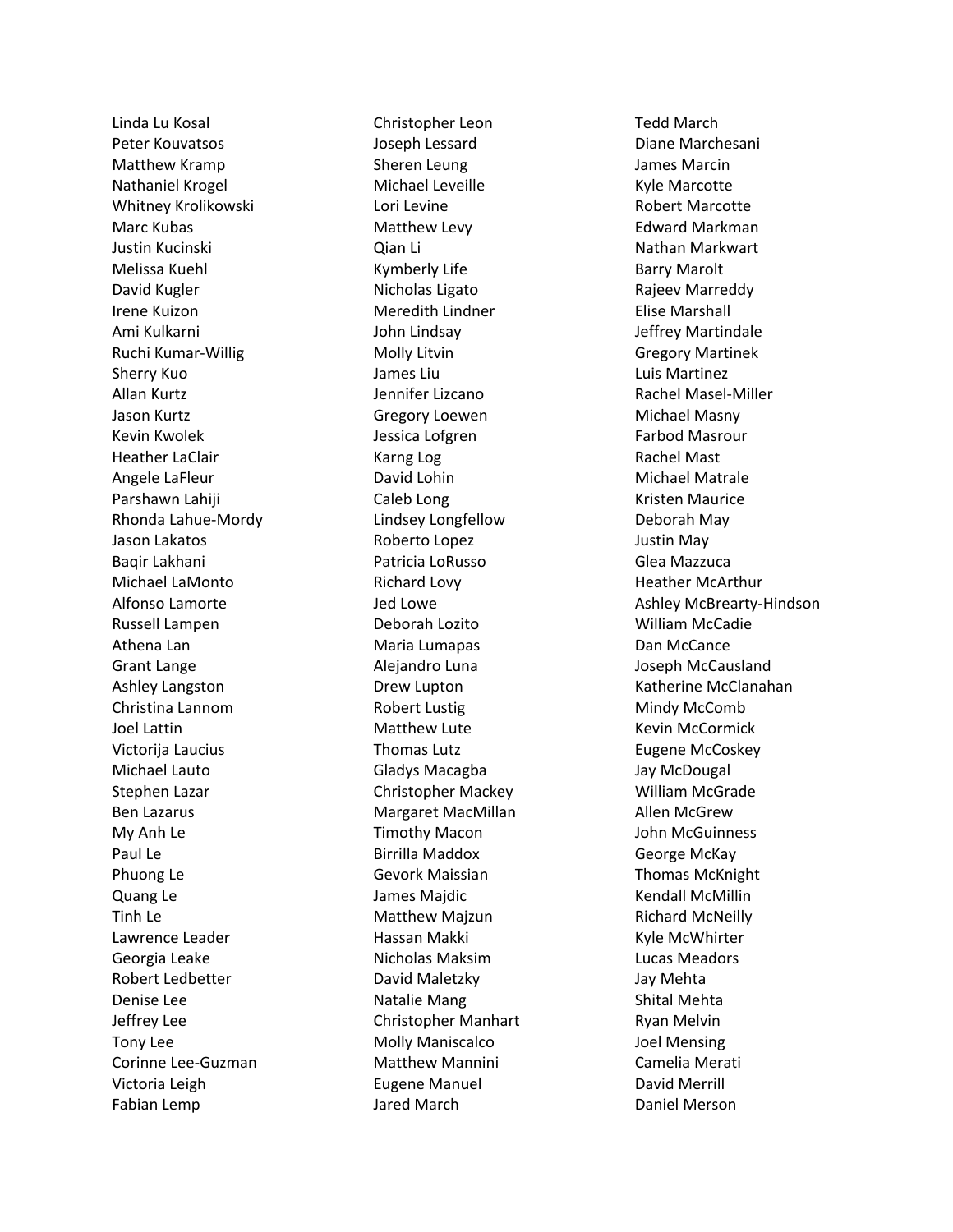Jonathan Meyer John Michel Stephen Miinch Maryann Mikhail Steven Milburn Brien Miller Ellen Miller Garry Miller Lauren Miller Matthew Miller Thomas Miller Bruce Millman Jeffrey Mills Richard Millstein Christopher Minello Bruce Mintz Jeffery Miskoff Timothy Missey Michael Misuraca David Mitchell Jill Mitchell Sami Mitri Stephen Mitrosky Karthik Mohan Jennifer Mojica -Itidiare Christopher Mone Wilbur Montana Kristi Moore Michael Moore Susan Moose Russell Mordecai Frederick Morey Joseph Morrello Joshua Morris Thomas Morris Volrick Morrison Shabnam Moshref Ibrahim Moussa Christabel Moy Matthew Moye Shayne Moyles Robert Mozersky Ashley Muckala John Mueller Kenneth Mueller Nadeem Mukhtar Ryan Mullane Bethany Mullins

Thomas Mullins Timothy Mummert Javier Muniz Donna Munsey Angela Murphy Christina Murphy Philip Murphy Thomas Murphy Jerry Myrda Kathleen Naegele Koushik Nag Elbert Nash Thomas Nasheri Hassan Nasir Innocent Ndzana Donald Neal Kevin Neenan Lindsay Negash Philip Neiderer Michael Nekoranik Erik Nelson Brian Newberry Minh Nghi Anthony Nguyen Charles Nguyen Chidao Nguyen Emily Nguyen Hong Phuc Nguyen Son Nguyen Than Nguyen Vinh -Quang Nguyen Ambesi Ngwa Sharon Nichols Douglas Nicholson Glenn Niegas Amy Nilakantan Anand Nilakantan Kabir Noor Ryan Norman Justin Noroyan Ashley Norris Crystal North Frances Norton Alexandria Nowaczyk Raymond Nowaczyk Kelly Noyes Michael Nuyles Susan Nystrom

Mary O'Connor Leigh O'Malley Amy O'Neil Leon O'Neill Cara O'Shaughnessey Erica Oakley Michael Okoye Derek Olson Demarie Olu -Williams Elizabeth Oommen Enrico Orlandoni Stanley Orlop Robert Orr Trayce Orr Angela Ortega -Bermudez Amanda Ortengren Colleen Overdorf Matthew Owen Jessica O'Neil Ronald Pacis Isaac Paff David Pak Arnold Palmer Christopher Palmer Harry Pan Shalin Pandya Holly Papanek Nektaria Paraskevopoulos Ashesh Parikh Edward Park Young In Park Scott Parkinson Natalie Parr Jonathan Parrack Sybil Parsley Dhaval Patel Hiten Patel Kayur Patel Kishan Patel Purvi Patel Shailesh Patel Sheil Patel Jennifer Patterson LaToya Patterson -Branam Marquand Patton Jessy Paul Nicole Paul Alex Payne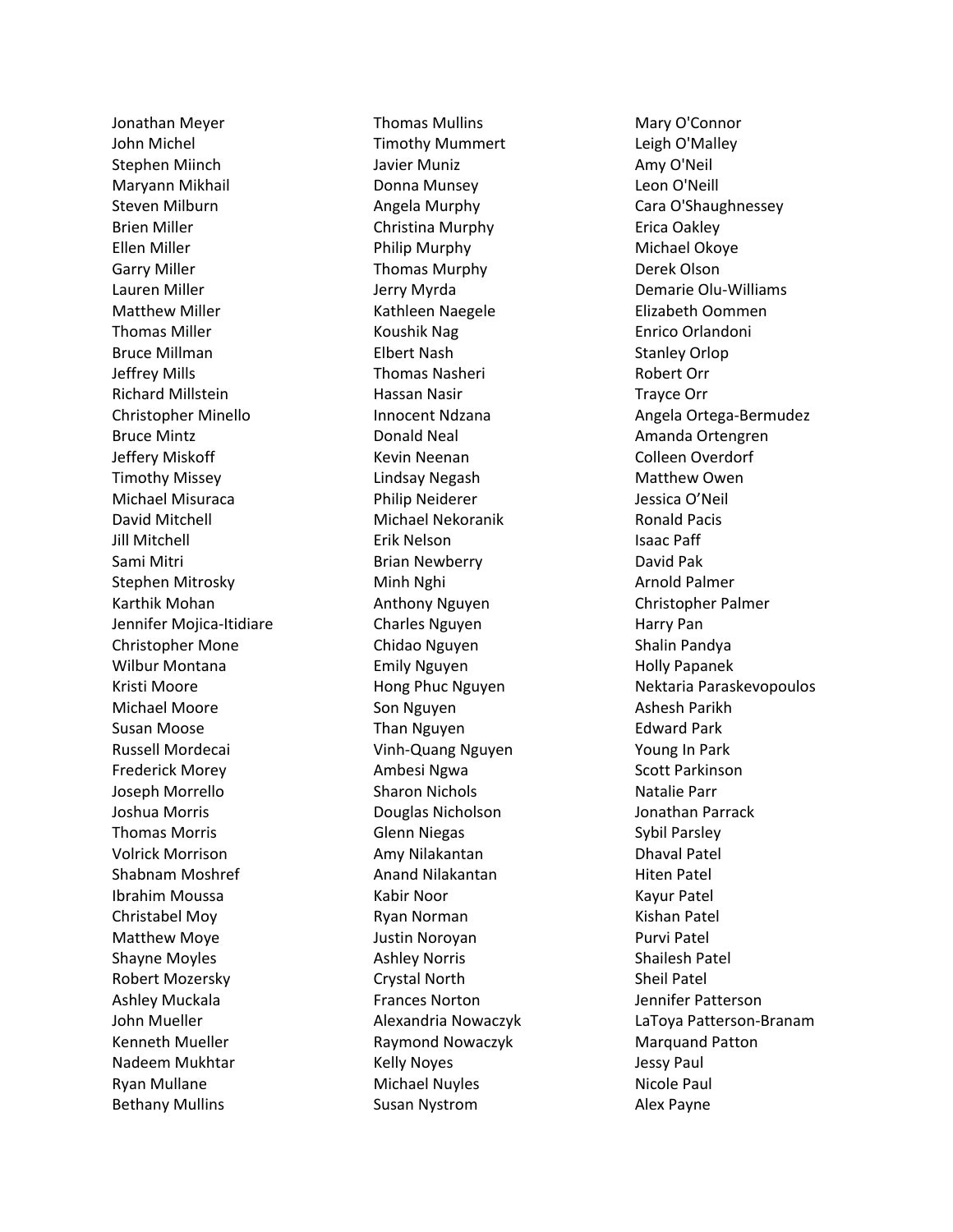Charles Payne Mitchell Peabody Cheryl Peavler Joshua Peloquin Michael Peplow Graciela Perez Luis Perez Stephanie Perez Michael Perry Paul Perry Michael Persaud Daniel Peshka Nicolle Peterson Scott Pfeffer Khuong Phan Lan Phan Vu Phan Twan Phanijphand Tanya Phares Jacob Phillips James Philson Wilson Phu James Pierce Pierre Pierre Louis David Pinelli Jeffrey Pinto Salvatore Pisciotto Angela Pohl Eva Polar William Pompella Derrick Porter Charles Porterfield Tiffany Postell Shawn Potteiger Dana Powell David Powell Jeffrey Powell Robert Powers Joshua Pregnar Alice Premaza-Mueller Deborah Presnick Kevin Pressley Gretchen Price Christopher Prieto Gerald Pruitt Kimberley Pryor Jerry Pudusseri Paul Pulice

Vikas Punjabi Maria Pyontek Majid Qazi Eryn Quinn Ian Qureshi Sofia Qureshi Ryan Radakovich Stephanie Rade Katherine Radvansky Shahin Rahimian Cindy Rakotz Mark Rakowsky Andrew Ralls Aspen Ralph Poorna Ramachandran Engelbert Ranada Upali Ranasinghe Brandon Randleman Damian Rasch Sarah Rashid Yameen Rashid Ramin Rashidan Deena Raval Suzanne Rayeski Dean Reali Rajesh Reddy Gerald Reed Kevin Reed Tiffany Reed Jennifer Reimer Stephen Renaldo Garrel Renick Michael Retholtz Andrew Revelle Jonathan Reves John Ribic Levi Rice Jonathan Rich Julie Rich Joyce Richards Lance Richards Shirley Richards Andrew Riddle Lee Riddle Jessica Ridgley Michael Riesa Hugo Rivera Steven Rives

Hannah Robinson Nichole Robinson Terry Robison Lynda Roden Benjamin Rojas Cecelia Roman Joseph Romero Cielo Rose MaryEllen Rosel Eric Rosenbaum Nicolette Rosendahl Jeffrey Rossi Regina Rossi Evgueni Roudachevski Benjamin Ruckman Stephanie Ruddy Stephen Ruffenach Cara Ruggeri Matthew Rusk David Russell James Russo Ethan Rutledge Michael Rutman Amanda Ryan Mohamad Saab Sagarika Sabbagh Mark Sabbota Sammit Sabharwal Bernadette Saiz Sima Salman Saw San Anna Marie Sander Christina Sandwell Eric Sandy Jennifer Sandy Nicholas Sanito Felicia Scales Kimberly Schatz-Martin Benjamin Schaus Peter Scheidler Jason Schend Shelley Schendel Kristine Schmiesing Xenia Schneider Robert Schneiderman Ann Marie Schreiber Cristopher Schultz Savannah Schultz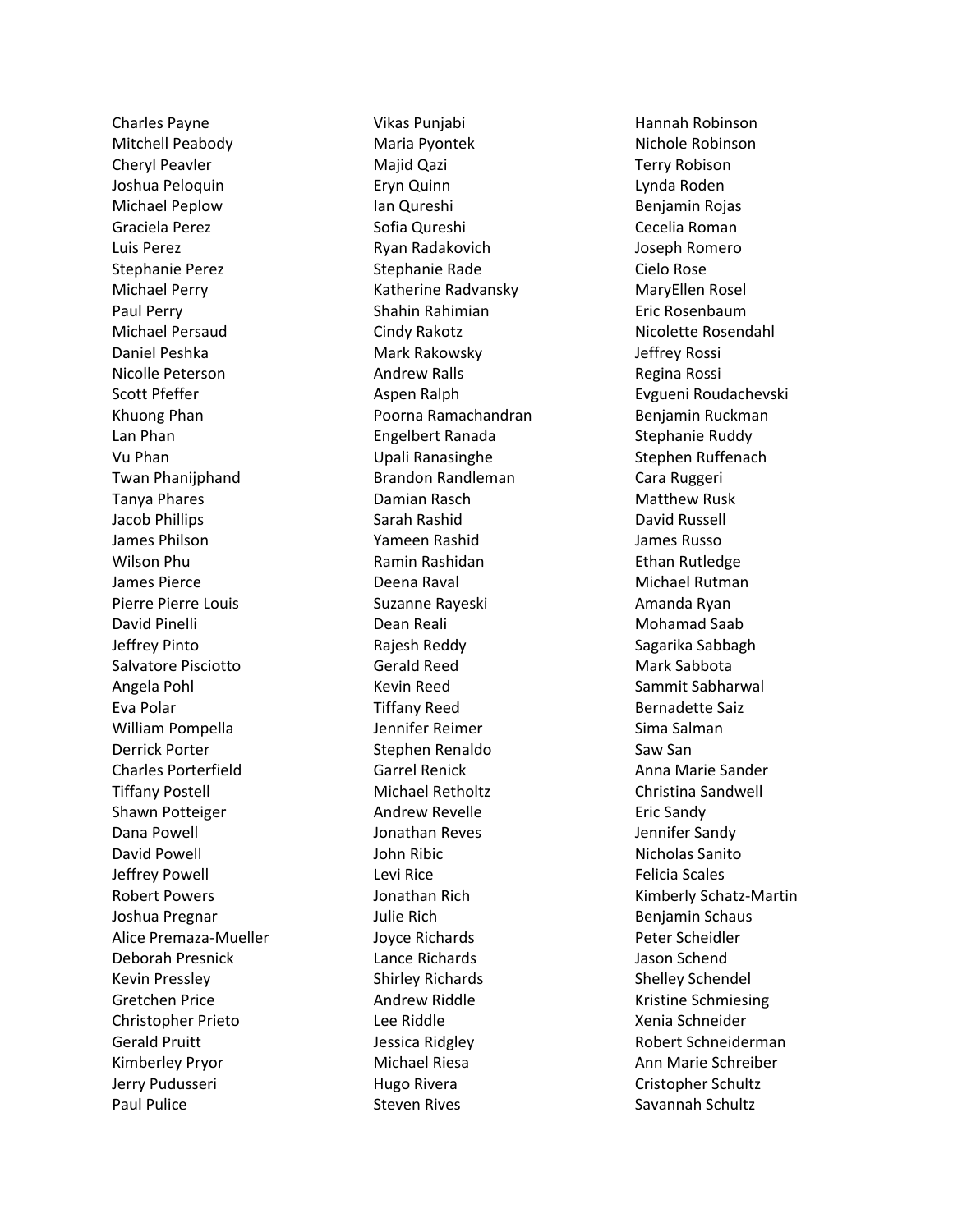Cheryl Schwartz Scott Searing George Seavy Cale Sebald Amanda Sedlacek Dina Seibert Stephanie Sekula Daniela Serafimovska Sisto Serafini Asif Serajian Steven Serra Matthew Seto Noah Settergren Matthew Sevensma Akash Shah Amish Shah Arpit Shah Badal Shah Krupa Shah Monica Shah Nina Shah Priya Shah Rakhee Shah Satvik Shah Bilal Shaikh Tala Shamsa-Gray Sarah Sharaf Jason Sharbaugh Shadi Sharif Gauri Sharma Brian Shaw Jane Shaw Michael Sheaffer Carson Shearer Michael Sheflo Omair Sheikh Zakaria Sheikhaden Charles Sheldon Jenna Shenk Larry Shepherd Niyati Sheth TianChu Shih Sangyoon Shin Gary Shintani Maria Shiptoski Nida Shirazi Megan Shirley Scott Shisler

Bradley Shobe Stephen Shoemaker Oluwafemi Showole Justin Shurts Tanya Sibrava Barton Sickinger Robert Sickinger Ana Carolina Silva-Auerbach Robert Silverbrook Alan Silverman Eileen Simak Richard Simons Joseph Singerman Jasmeet Singh Michael Sinkoff David Sisam Anton Sisante Ragu Sivarajan Jonathan Slusser Benjamin Smith Benjamin Smith Christopher Smith Irving Smith James Smith James Smith Kevin Smith Lauren Smith Lawrence Smith Staci Smith Terry Smith Jessica Smith-Kelly Dena Snead Matthew Snead John Snell Brenda Snyder Christopher Snyder Nino Soave Mohamad Sobh Eric Socrates Kristine Soltanpour Delcine Sood David Sosnoff Donald Soucier Karen Spahr Andrew Sparkman Craig Spergel Brent Sperry Raymond Stabinski

Douglas Stahura Heather Stamat Jonathan Stanley Todd Stapley Patrick Starsinic Katherine Steele Tara Steele Michael Stens William Stephenson Ann Marie Stephenson Thomas Scott Stern Edward Stevens James Stewart Reginald Stewart Jason Stienecker Jon Stockrahm Thomas Stoner Jean Storm Nicolas Stoyanovich Bonny Strohman Patrick Su Daniel Suders Jennifer Suders William Sudholt Justin Sullivan Anna Sullivan Overby Leon Sultan David Summers Michael Sumners Ravi Sundaram Yu Sung Jackie Sutherland Jeanette Sutkowi Jonathan Sutter Jamie Swanson David Swenton Timothy Swindoll Ashad Syed Lauren Tada Robbie Taha Margaret Tajak Jean Talsma Cynthia Tam Jennifer Tan Christina Tang John Tang Clayton Tanner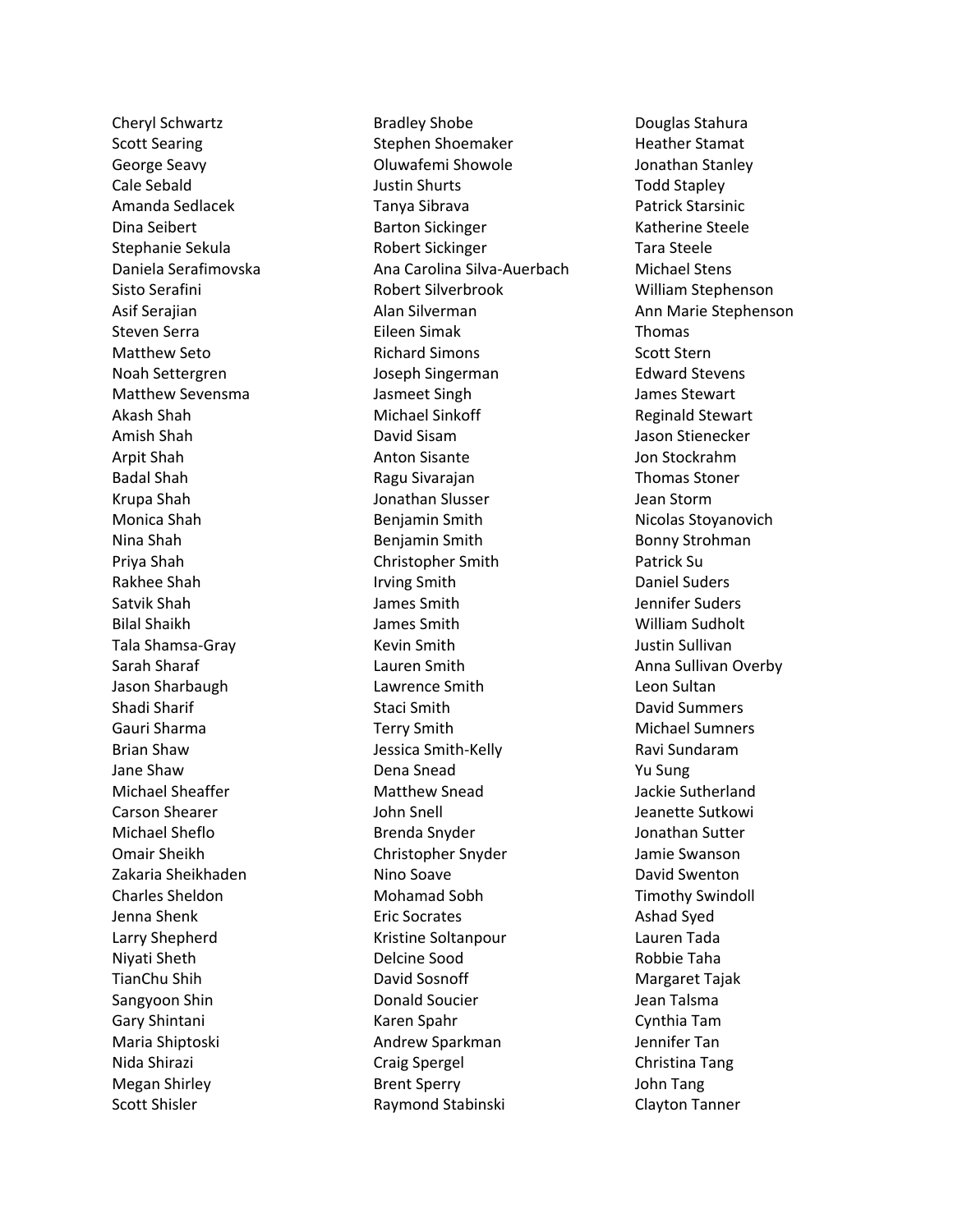Kaitlin Tarconish David Tat Rachel Tate Brian Taylor Eric Taylor Lauren Templeton Bruce Tenner Kristine Teodori David Ternes Tisa Testai Julie Thibert Ashley Thomas Dani Thomas Jennifer Thomas Arthur Thompson Carl Thompson Lorie Thompson Nicole Thompson Ashley Throckmorton Brian Timms Ruy Chen Tio Aileen Tiro Kardie Tobb Justin Tolentino Sheel Tolia Mark Tomas Brian Tomich David Tomich Sinda Tomy Christopher Tonthat Bryan Topf James Townsend Thong Tram Anthony Tran Kien Tran Ngoc Tran Nguyen Tran Phi Tran Tammy Tran -Yang Julie Tredemeyer Samuel Tredemeyer Robinson Trevil Jodi Triggs Ted Triggs Victoria Troncoso Carl Trott Christopher Troxell Thomas Truncale

Philip Trupiano Kevin Tsui Crystal Tuncay Albert Tuono Gracie Turner Terri Turner Gordon Tussing Thomas Tylman Patrick Tyrrell Matthew Uhde Arthur Ulatowski Ruddy Valdes Vera Valdez Karen Valledor Ross Van Antwerp Ingrid Van Hollebeke James Van Popering Kristen Vanderhorn Nancy Vang Katharine VanSlyke Marc Vengrove Laurel Verant Holly Vicars Patrick Vickers Tiffany Victor Shailee Viroja Sandeep Viswanath Amanda Vivian Brian Viviano Louis Volino Gopi Vora Angelo Vu Anh Vuong Erica Waddle Ramneet Wadehra James Wagenaar Kavitha Waggoner Thomas Waggoner Nashwa Wahba Kerry Waits Bridget Walker Matthew Wall Lorien Wallace -Pierron Jeannine Walters Renee Walters Qiu Hua Wan Amy Wang Ellen Wang

Fang Wang Yu Hsuan Wang Joel Ward John Ward Tuan Ward Jeremy Warner Ned Warner Greta Warta Krystle Wasmundt David Wasserman Sarah Wasserman Myra Watson Nori Watson Charles Watt Jamiel Wattoo Lucas Watts Leah Weber Nathaniel Weber Robert Webster Kevin Weibel Ronald Weiner Brian Weirick Justin Weisenberger Anthony Welch Jacob Wendling Victor Weng Thomas Whalen Paton Whimple Jennifer White Dale Whitebloom Jamie Whitt Karen Wiarda Justin Wilberding Matthew Wilcox Daniel Wilen Andrew Wiley Justin Wilkerson Rachel Wilkerson Edmund Wilkinson Peter Wilkinson Marcia Williams -Lyons Christopher Wills Sarah Winkeler Gretchen Winter Francis Wiser Warren Wisnoff Kathryn Wisser Todd Wisser